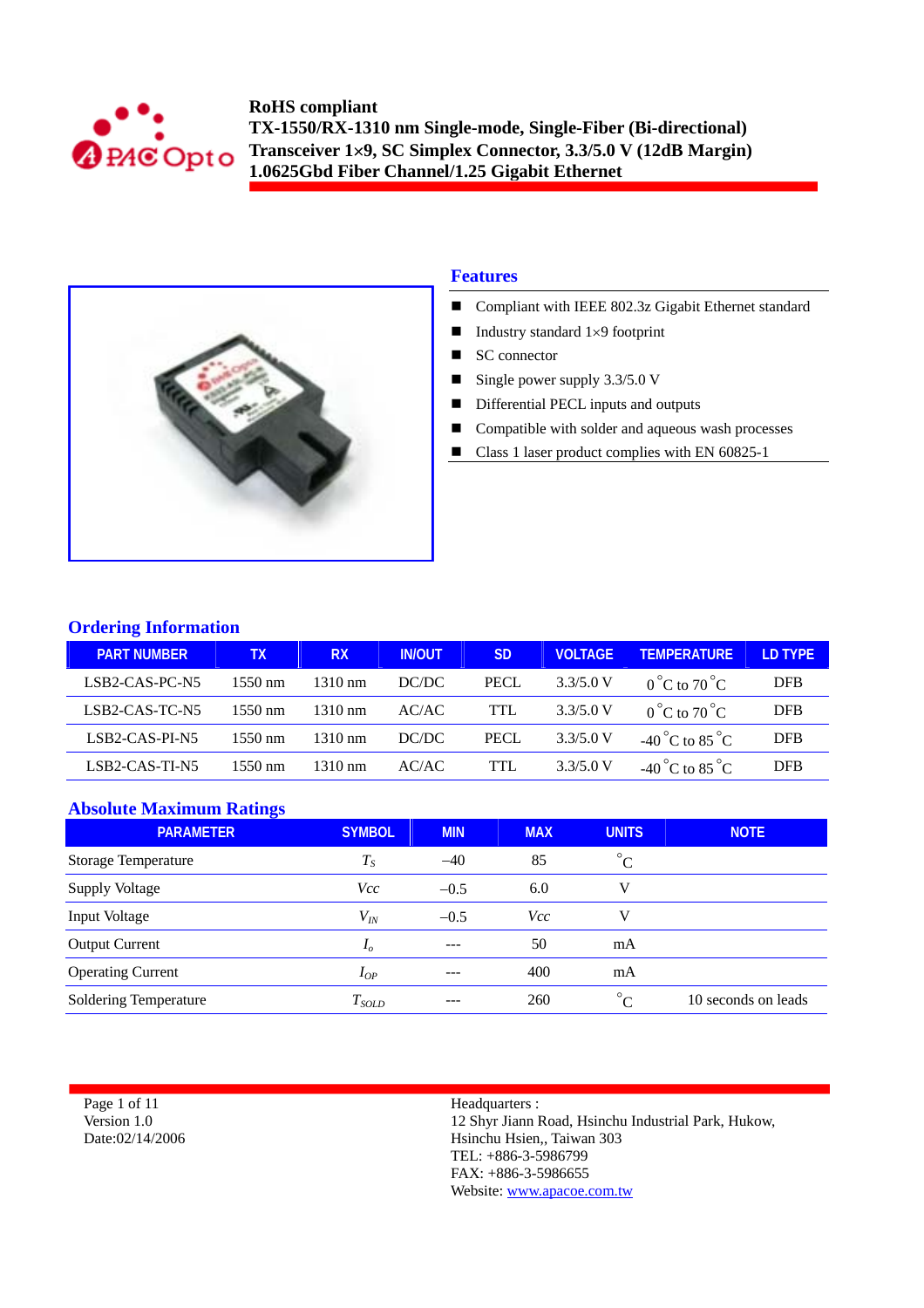

# **Operating Environment**

| <b>PARAMETER</b>                  | <b>SYMBOL</b>   | <b>MIN</b> | <b>MAX</b> | <b>UNITS</b>                          | <b>NOTE</b>                      |
|-----------------------------------|-----------------|------------|------------|---------------------------------------|----------------------------------|
|                                   |                 | $\Omega$   | 70         | $\circ$ <sup><math>\circ</math></sup> | LSB2-CAS-PC-N5<br>LSB2-CAS-TC-N5 |
| <b>Case Operating Temperature</b> | $T_C$           | $-40$      | 85         |                                       | LSB2-CAS-PI-N5<br>LSB2-CAS-TI-N5 |
| Supply Voltage                    | Vcc             | 3.1        | 5.25       | V                                     |                                  |
| Supply Current (5.0V)             | $I_{TX}+I_{RX}$ | $---$      | 400        | mA                                    |                                  |
| Supply Current (3.3V)             | $I_{TX}+I_{RX}$ | ---        | 300        | mA                                    |                                  |

# **Transmitter Electro-optical Characteristics**

# $V_{\text{tot}} = 3.1 \, \text{V}$  to 5.25 V, T<sub>C</sub> = 0<sup>o</sup> $C$  to 70<sup>o</sup> $C$  (-40<sup>o</sup> $C$  to 85<sup>o</sup> $C$ )

| $Vcc = 3.1$ V to 5.25 V, $I_C = 0$ C to 70 C (-40 C to 85 C) |                     |            |      |                           |              |             |
|--------------------------------------------------------------|---------------------|------------|------|---------------------------|--------------|-------------|
| <b>PARAMETER</b>                                             | <b>SYMBOL</b>       | <b>MIN</b> | TYP. | <b>MAX</b>                | <b>UNITS</b> | <b>NOTE</b> |
| Data Rate                                                    | B                   | ---        | 1250 | 1300                      | Mb/s         |             |
| <b>Output Optical Power</b>                                  |                     |            |      |                           |              |             |
| $9/125 \mu m$ fiber                                          | Pout<br>$-9$        |            |      | $-3$                      | dBm          | Average     |
| <b>Extinction Ratio</b>                                      | ER                  | 9          |      |                           | dB           |             |
| Center Wavelength                                            | $\lambda_C$         | 1530       | 1550 | 1570                      | nm           |             |
| Spectral Width (-20dB)                                       | $\Delta \lambda$    |            |      |                           | nm           |             |
| Side Mode Suppression Ratio                                  | <b>SMSR</b>         | 30         |      |                           | dB           |             |
| Rise/Fall Time $(20-80%)$                                    | $T_{r,f}$           | ---        |      | 260                       | ps           |             |
| Output Eye                                                   |                     |            |      | Compliant with IEEE802.3z |              |             |
| Transmitter Data Input Voltage-High                          | $V_{IH} - V_{CC}$   | $-1.1$     |      | $-0.74$                   | V            | Note 1      |
| Transmitter Data Input Voltage-Low                           | $V_{IL}$ – $V_{CC}$ | $-2.0$     |      | $-1.58$                   | V            | Note 1      |
| Transmitter Data Input Differential<br>Voltage               | $V_{\mathit{DIFF}}$ | 0.3        |      | 2.0                       | V            | Note 1      |

Note 1: These inputs are compatible with 10K, 10KH and 100K ECL and PECL input.

Page 2 of 11 Version 1.0 Date:02/14/2006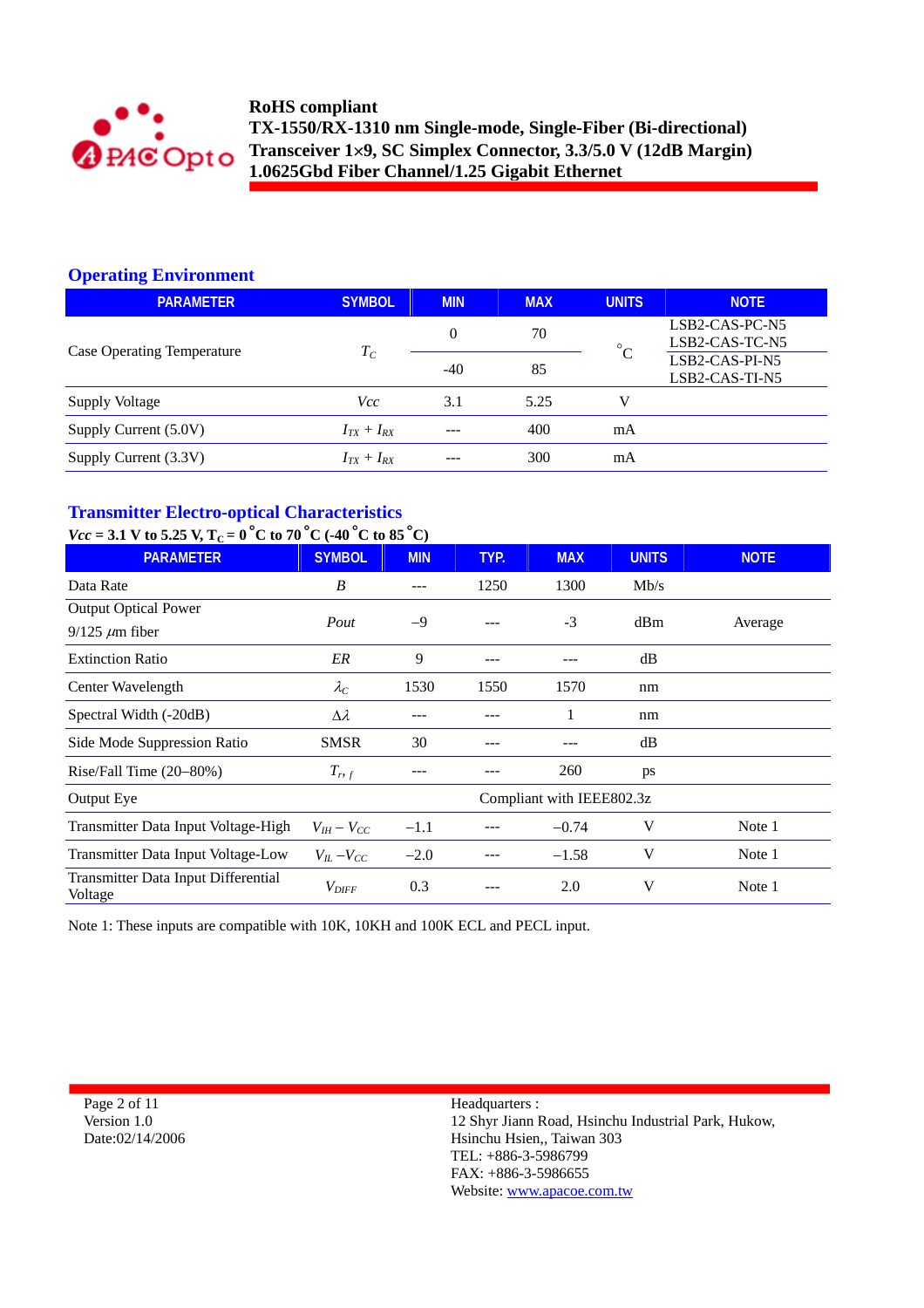

## **Receiver Electro-optical Characteristics**

 $Vcc = 3.1$  V to 5.25 V,  $T_C = 0$  °C to 70 °C (-40 °C to 85 °C)

| $-9.1$ $\sqrt{0.9.40}$ $\sqrt{10} - 0$ $\sqrt{0.00}$ $\sqrt{0.00}$<br><b>PARAMETER</b> | <b>SYMBOL</b>       | ັ<br><b>MIN</b> | TYP.    | <b>MAX</b> | <b>UNITS</b> | <b>NOTE</b>                |
|----------------------------------------------------------------------------------------|---------------------|-----------------|---------|------------|--------------|----------------------------|
| Data Rate                                                                              | B                   | $---$           | 1250    | 1300       | Mb/s         |                            |
| <b>Optical Input Power-maximum</b>                                                     | $P_{I\!N}$          | $-3$            |         | $---$      | dBm          | $BER < 10^{-12}$           |
| <b>Optical Input Power-minimum</b><br>(Sensitivity)                                    | $P_{I\!N}$          | ---             |         | $-21$      | dBm          | $BER < 10^{-12}$           |
| <b>Operating Center Wavelength</b>                                                     | $\lambda_C$         | 1260            | $---$   | 1360       | nm           |                            |
| <b>Return Loss</b>                                                                     | RL                  |                 |         | $-14$      | dB           | $\lambda = 1260 - 1360$ nm |
| <b>Signal Detect-Asserted</b>                                                          | $P_A$               | ---             |         | $-21$      | dBm          | Average                    |
| <b>Signal Detect-Deasserted</b>                                                        | $P_D$               | $-35$           | ---     | ---        | dBm          | Average                    |
| Signal Detect-Hysteresis                                                               | $P_A - P_D$         | 1.0             | $- - -$ | ---        | dB           |                            |
| Signal Detect Output voltage-High                                                      | $V_{OH}-V_{CC}$     | $-1.1$          |         | $-0.74$    | V            | Note 1                     |
| Signal Detect Output voltage-Low                                                       | $V_{OL}$ – $V_{CC}$ | $-2.0$          |         | $-1.58$    | V            | Note 1                     |
| Signal Detect Voltage (TTL)-High                                                       | $V_{OH}$            | $V_{CC}$ -0.8   |         | Vcc        | V            |                            |
| Signal Detect Voltage (TTL)-Low                                                        | $V_{OL}$            | $\overline{0}$  |         | 0.5        | V            |                            |
| Crosstalk                                                                              | <b>CRT</b>          |                 |         | $-45$      | dB           |                            |
| Data Output Rise, Fall Time (20-80%)                                                   | $T$ r, f            |                 |         | 0.35       | ns           |                            |
| Data Output Voltage-High                                                               | $V_{OH}-V_{CC}$     | $-1.1$          |         | $-0.74$    | V            | Note 1                     |
| Data Output Voltage-Low                                                                | $V_{OL} - V_{CC}$   | $-2.0$          |         | $-1.58$    | V            | Note 1                     |
| Data Output Differential Voltage                                                       | $V_{DIFF}$          | 1.0             |         | 1.8        | V            |                            |

Note 1: These outputs are compatible with 10K, 10KH and 100K ECL and PECL input.

Page 3 of 11 Version 1.0 Date:02/14/2006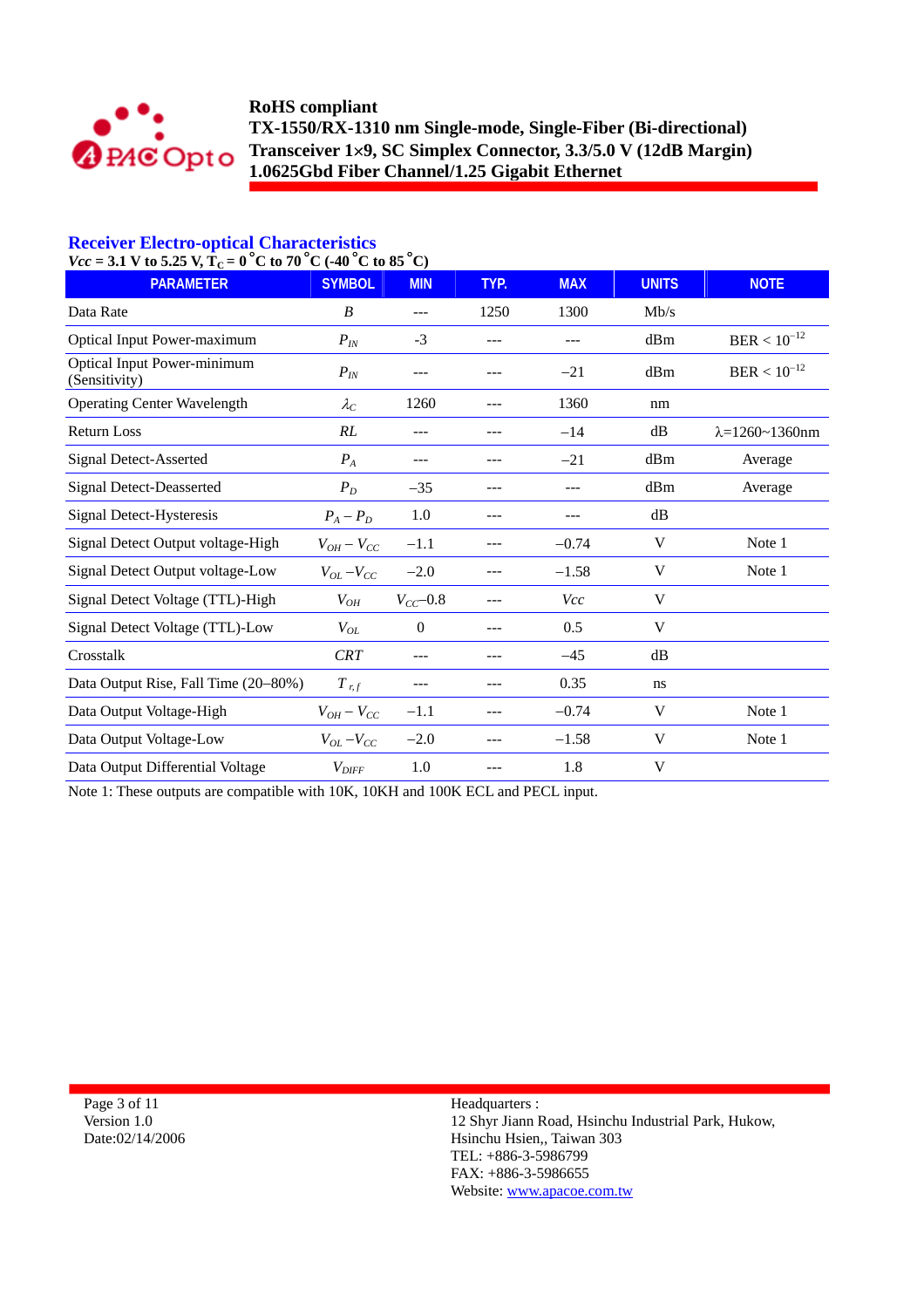

### **Block Diagram of Transceiver**



### **Transmitter and Receiver Optical Sub-assembly Section**

A 1550 nm InGaAsP laser and an InGaAs PIN photodiode integrate with an WDM filter to form a bi-directional single fiber optical subassembly (OSA). The laser of OSA is driven by a LD driver IC which converts differential input LVPECL logic signals into an analog laser driving current. And, The photodiode of OSA is connected to a circuit providing post-amplification quantization, and optical signal detection.

#### **Receiver Signal Detect**

Signal Detect is a basic fiber failure indicator. This is a single-ended LVPECL output. As the input optical power is decreased, Signal Detect will switch from high to low (deassert point) somewhere between sensitivity and the no light input level. As the input optical power is increased from very low levels, Signal Detect will switch back from low to high (assert point). The assert level will be at least 1.0 dB higher than the deassert level.

Page 4 of 11 Version 1.0 Date:02/14/2006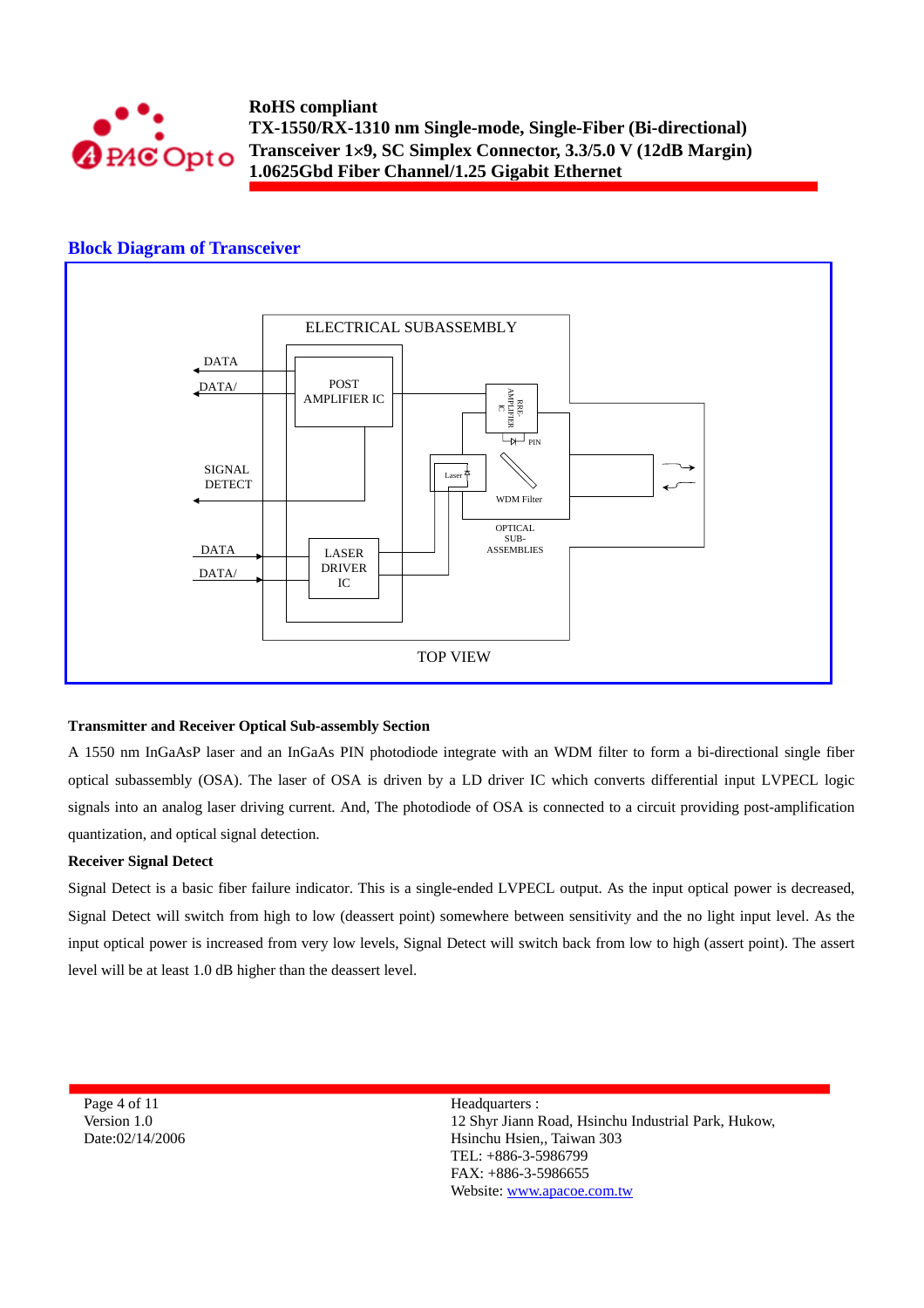![](_page_4_Picture_0.jpeg)

### **Connection Diagram**

![](_page_4_Figure_3.jpeg)

| <b>PIN</b> | <b>SYMBOL</b> | <b>DESCRIPTION</b>                                                                                                                                                                                                                                                                                                                                                                                                                                                                                                                                                                                   |
|------------|---------------|------------------------------------------------------------------------------------------------------------------------------------------------------------------------------------------------------------------------------------------------------------------------------------------------------------------------------------------------------------------------------------------------------------------------------------------------------------------------------------------------------------------------------------------------------------------------------------------------------|
|            | RX GND        | Receiver Signal Ground, Directly connect this pin to the receiver ground plane                                                                                                                                                                                                                                                                                                                                                                                                                                                                                                                       |
| 2          | $RD+$         | $RD$ + is an open-emitter output circuit.<br>Terminate this high-speed differential LVPECL output with standard LVPECL techniques at the<br>follow-on device input pin. (See recommended circuit schematic)                                                                                                                                                                                                                                                                                                                                                                                          |
| 3          | $RD-$         | RD- is an open-emitter output circuit.<br>Terminate this high-speed differential LVPECL output with standard LVPECL techniques at the<br>follow-on device input pin. (See recommended circuit schematic)                                                                                                                                                                                                                                                                                                                                                                                             |
| 4          | <b>SD</b>     | Signal Detect.<br>Normal optical input levels to the receiver result in a logic "1" output, $V_{OH}$ , asserted. Low input optical<br>levels to the receiver result in a fault condition indicated by a logic "0" output $V_{OL}$ , deasserted Signal<br>Detect is a single-ended LVPECL output. SD can be terminated with LVPECL techniques via 50 $\Omega$ to<br>$V_{CCR}$ – 2 V. Alternatively, SD can be loaded with a 180 $\Omega$ resistor to RX GND to conserve electrical<br>power with small compromise to signal quality. If Signal Detect output is not used, leave it<br>open-circuited. |
| 5          | $V_{CCR}$     | <b>Receiver Power Supply</b><br>Provide +3.3/5.0 Vdc via the recommended receiver power supply filter circuit. Locate the power supply<br>filter circuit as close as possible to the $V_{CCR}$ pin.                                                                                                                                                                                                                                                                                                                                                                                                  |
| 6          | $V_{CCT}$     | <b>Transmitter Power Supply</b><br>Provide +3.3/5.0 Vdc via the recommended transmitter power supply filter circuit. Locate the power<br>supply filter circuit as close as possible to the $V_{CCT}$ pin.                                                                                                                                                                                                                                                                                                                                                                                            |
| 7          | $TD-$         | Transmitter Data In-Bar<br>Terminate this high-speed differential LVPECL input with standard LVPECL techniques at the<br>transmitter input pin. (See recommended circuit schematic)                                                                                                                                                                                                                                                                                                                                                                                                                  |
| 8          | $TD+$         | <b>Transmitter Data In</b><br>Terminate this high-speed differential LVPECL input with standard LVPECL techniques at the<br>transmitter input pin. (See recommended circuit schematic)                                                                                                                                                                                                                                                                                                                                                                                                               |
| 9          | TX GND        | <b>Transmitter Signal Ground</b><br>Directly connect this pin to the transmitter signal ground plane. Directly connect this pin to the<br>transmitter ground plane.                                                                                                                                                                                                                                                                                                                                                                                                                                  |

Page 5 of 11 Version 1.0 Date:02/14/2006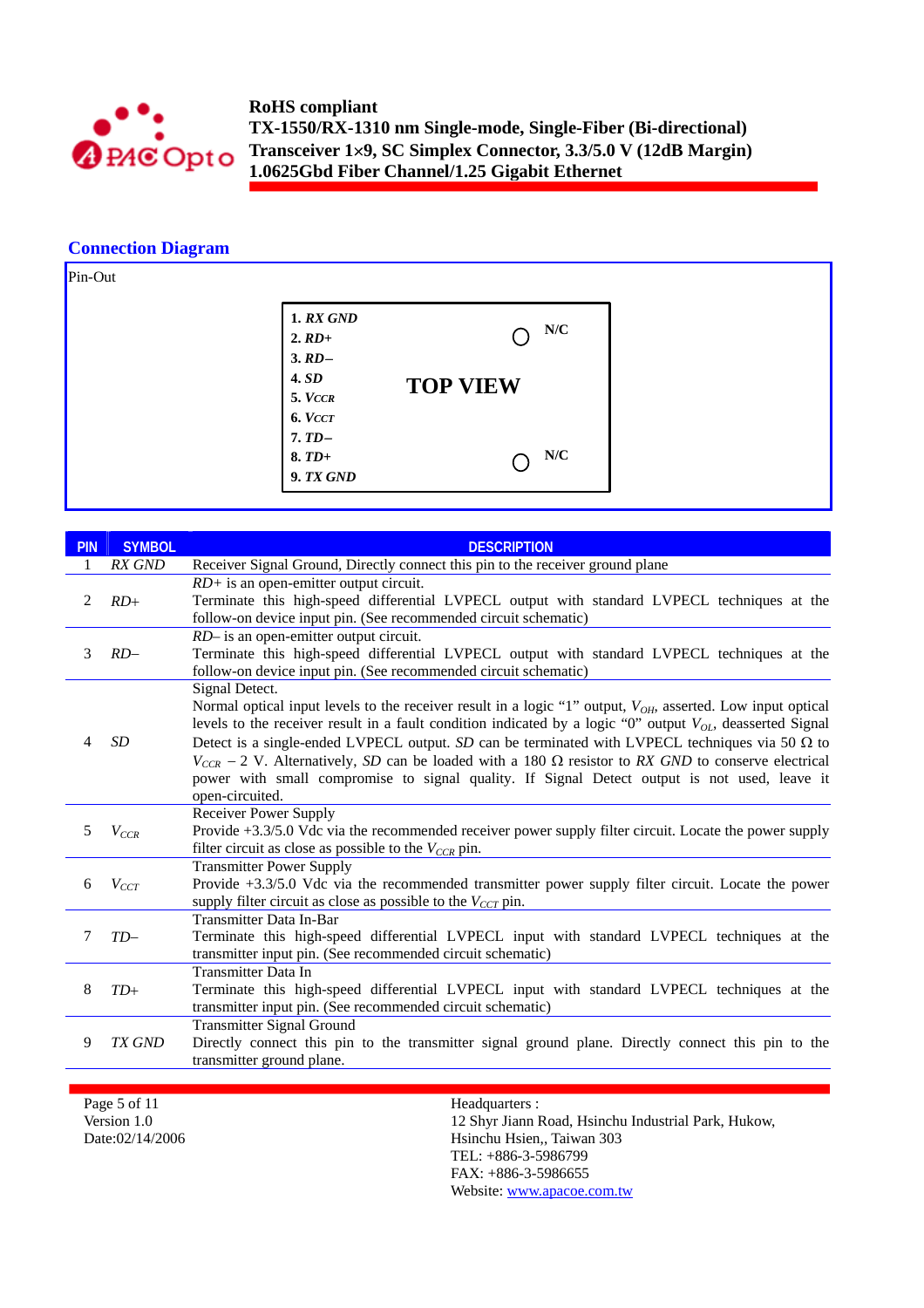![](_page_5_Picture_0.jpeg)

### **Recommended Circuit Schematic**

![](_page_5_Figure_3.jpeg)

Page 6 of 11 Version 1.0 Date:02/14/2006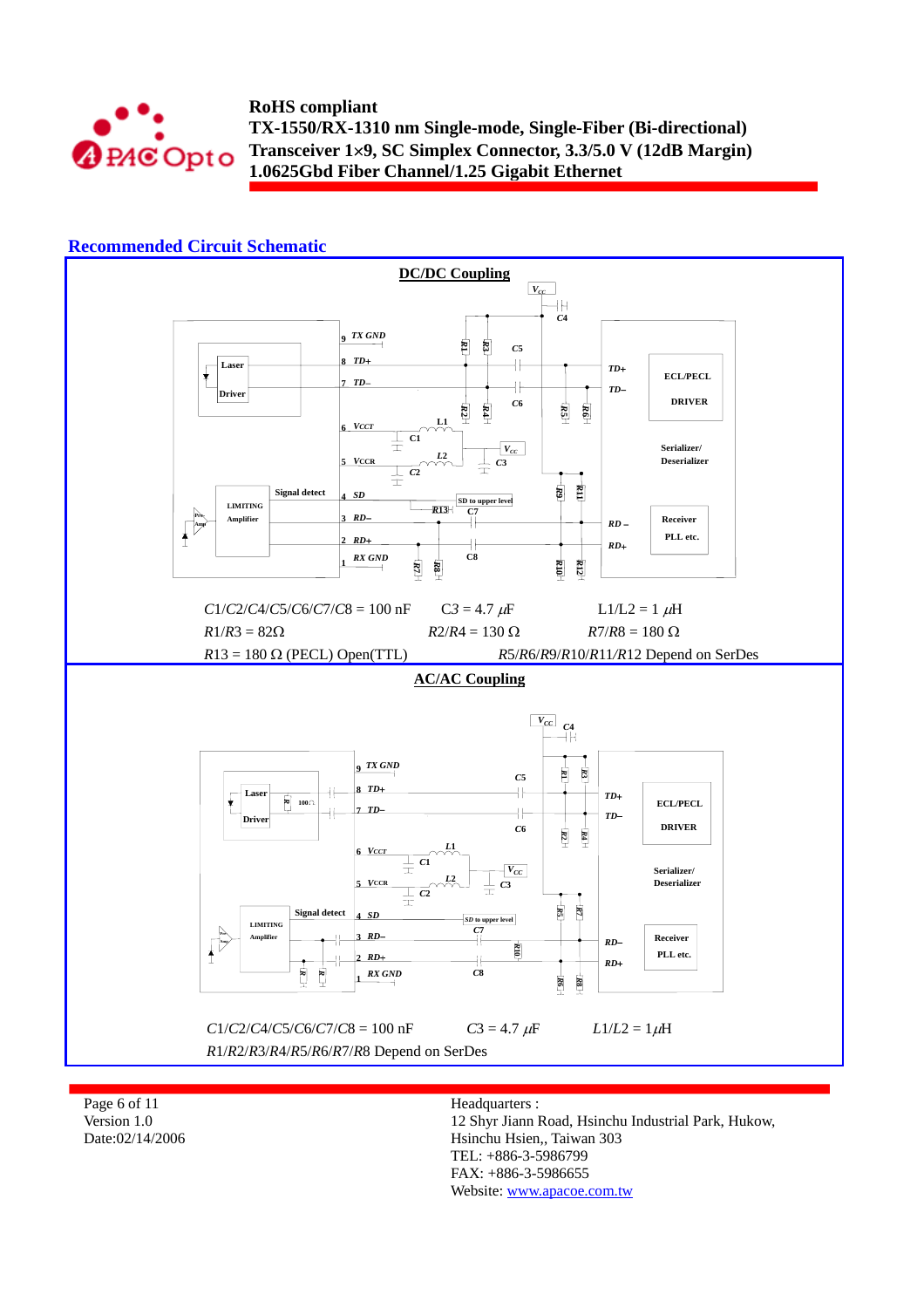![](_page_6_Picture_0.jpeg)

In order to get proper functionality, a recommended circuit is provided in above recommended circuit schematic. When designing the circuit interface, there are a few fundamental guidelines to follow.

- (1) The differential data lines should be treated as 50  $\Omega$  Micro strip or strip line transmission lines. This will help to minimize the parasitic inductance and capacitance effects. Locate termination at the received signal end of the transmission line. The length of these lines should be kept short and of equal length.
- (2) For the high speed signal lines, differential signals should be used, not single-ended signals, and these differential signals need to be loaded symmetrically to prevent unbalanced currents which will cause distortion in the signal.
- (3) Multi layer plane PCB is best for distribution of  $V_{CC}$ , returning ground currents, forming transmission lines and shielding, Also, it is important to suppress noise from influencing the fiber-optic transceiver performance, especially the receiver circuit.
- (4) A separate proper power supply filter circuits shown in Figure for the transmitter and receiver sections. These filter circuits suppress  $V_{cc}$  noise over a broad frequency range, this prevents receiver sensitivity degradation due to  $V_{cc}$  noise.
- (5) Surface-mount components are recommended. Use ceramic bypass capacitors for the 0.1 *µ*F capacitors and a surface-mount coil inductor for 1  $\mu$ H inductor. Ferrite beads can be used to replace the coil inductors when using quieter  $V_{CC}$  supplies, but a coil inductor is recommended over a ferrite bead. All power supply components need to be placed physically next to the  $V_{CC}$ pins of the receiver and transmitter.
- (6) Use a good, uniform ground plane with a minimum number of holes to provide a low-inductance ground current return for the power supply currents.

Page 7 of 11 Version 1.0 Date:02/14/2006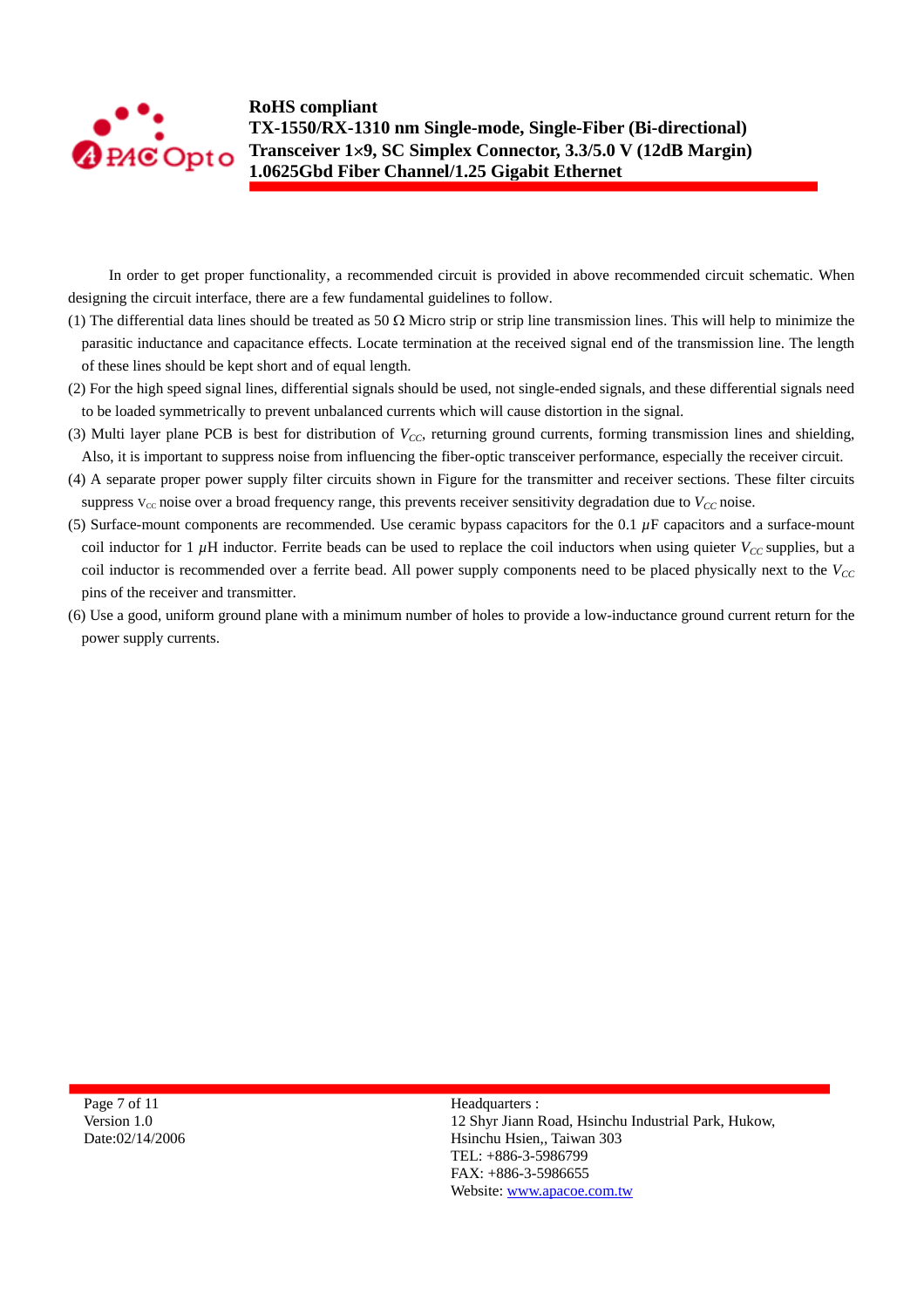![](_page_7_Picture_0.jpeg)

### **Recommended Board Layout Hole Pattern**

![](_page_7_Figure_3.jpeg)

This transceiver is compatible with industry standard wave or hand solder processes. After wash process, all moisture must be completely remove from the module. The transceiver is supplied with a process plug to prevent contamination during wave solder and aqueous rinse as well as during handling, shipping or storage.

Solder fluxes should be water-soluble, organic solder fluxes. Recommended cleaning and degreasing chemicals for these transceivers are alcohol's (methyl, isopropyl, isobutyl), aliphatics (hexane, heptane) and other chemicals, such as soap solution or naphtha. Do not use partially halogenated hydrocarbons for cleaning/degreasing.

Page 8 of 11 Version 1.0 Date:02/14/2006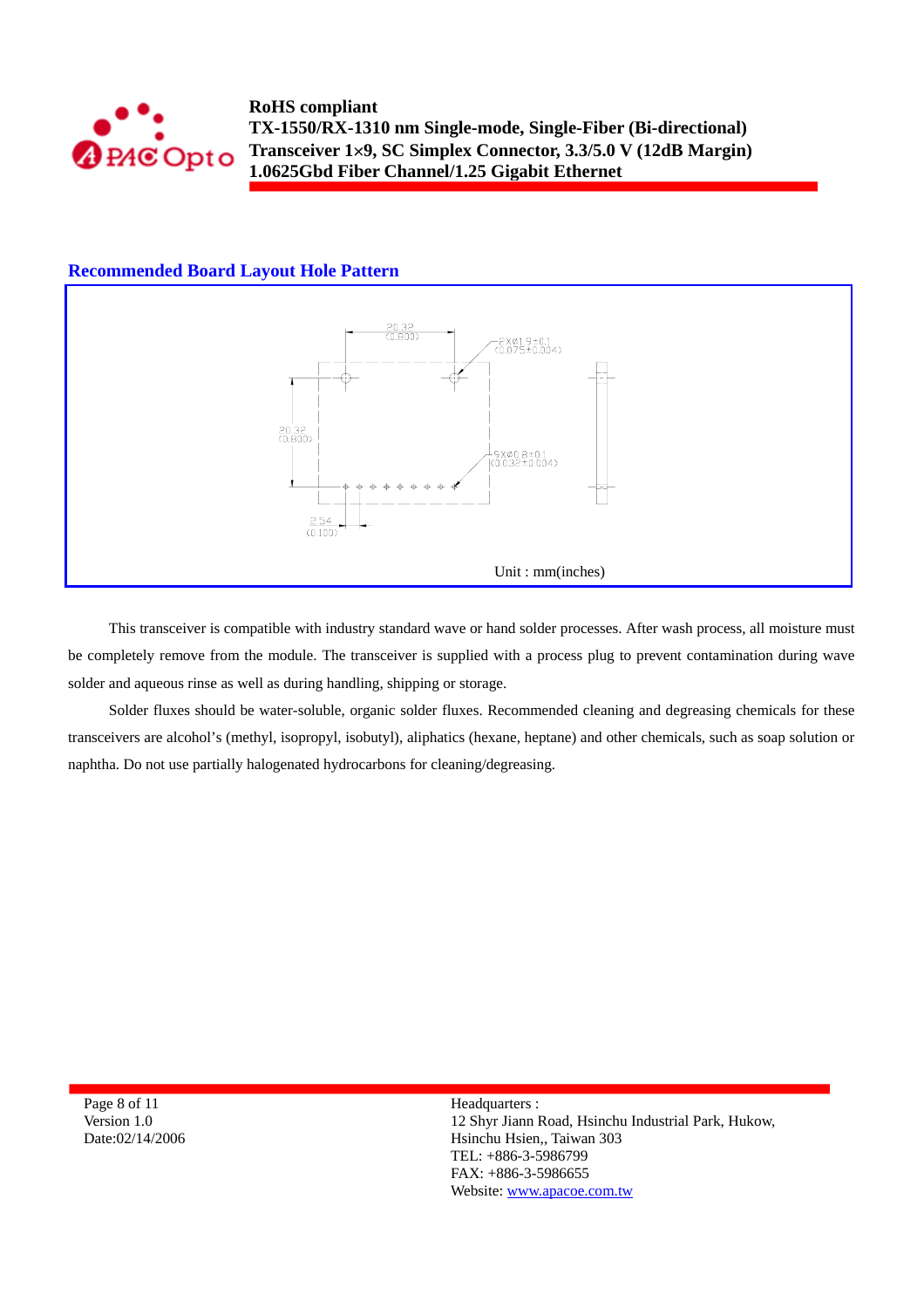![](_page_8_Picture_0.jpeg)

## **Drawing Dimensions**

![](_page_8_Figure_3.jpeg)

Page 9 of 11 Version 1.0 Date:02/14/2006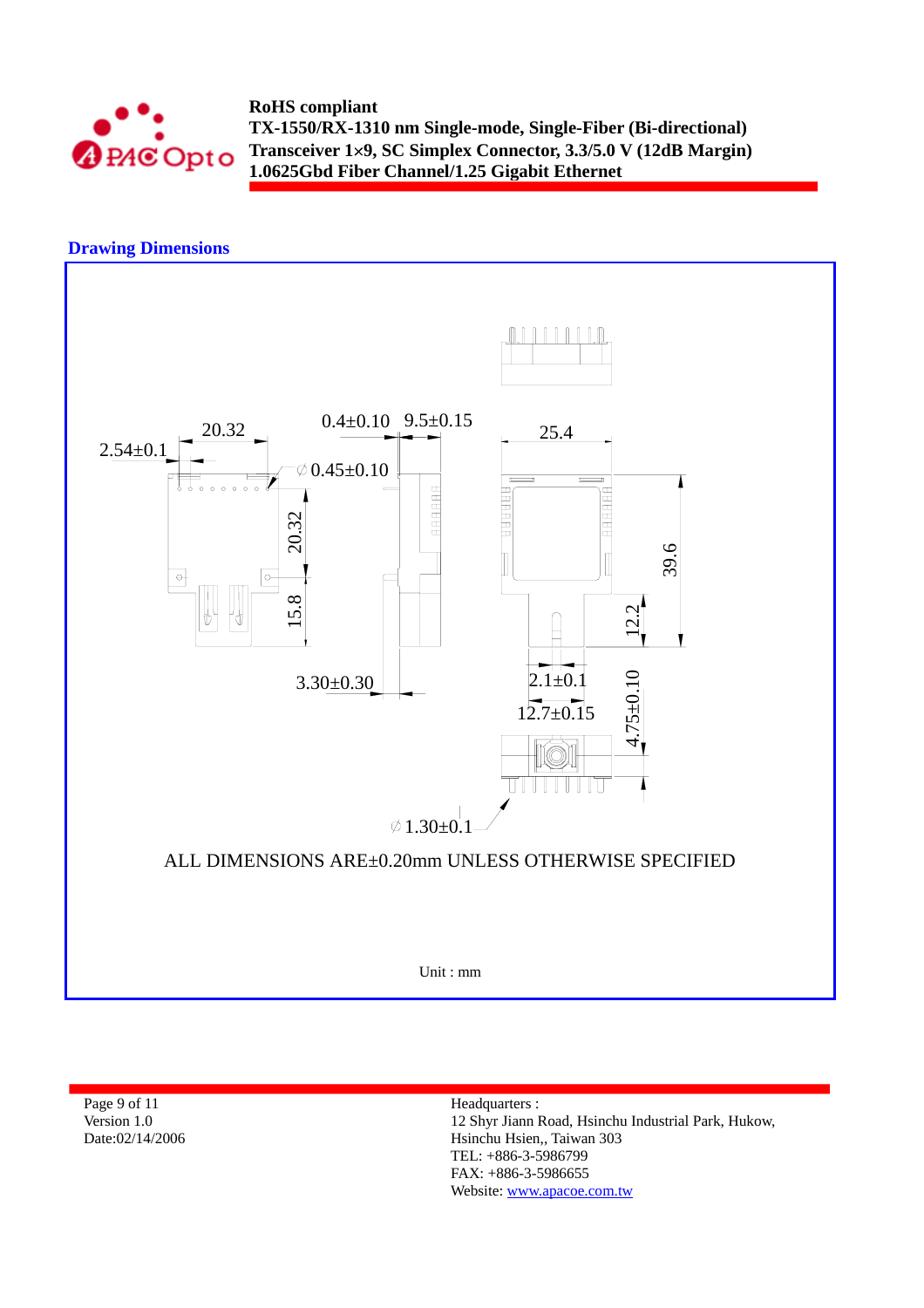![](_page_9_Picture_0.jpeg)

### **Optical Receptacle Cleaning Recommendations**

All fiber stubs inside the receptacle portions were cleaned before shipment. In the event of contamination of the optical ports, the recommended cleaning process is the use of forced nitrogen. If contamination is thought to have remained, the optical ports can be cleaned using a NTT international Cletop® stick type and HFE7100 cleaning fluid. Before the mating of patchcord, the fiber end should be cleaned up by using Cletop® cleaning cassette.

![](_page_9_Figure_4.jpeg)

Note: The pictures were extracted from NTT-ME website. And the Cletop® is a trademark registered by NTT-ME

Page 10 of 11 Version 1.0 Date:02/14/2006